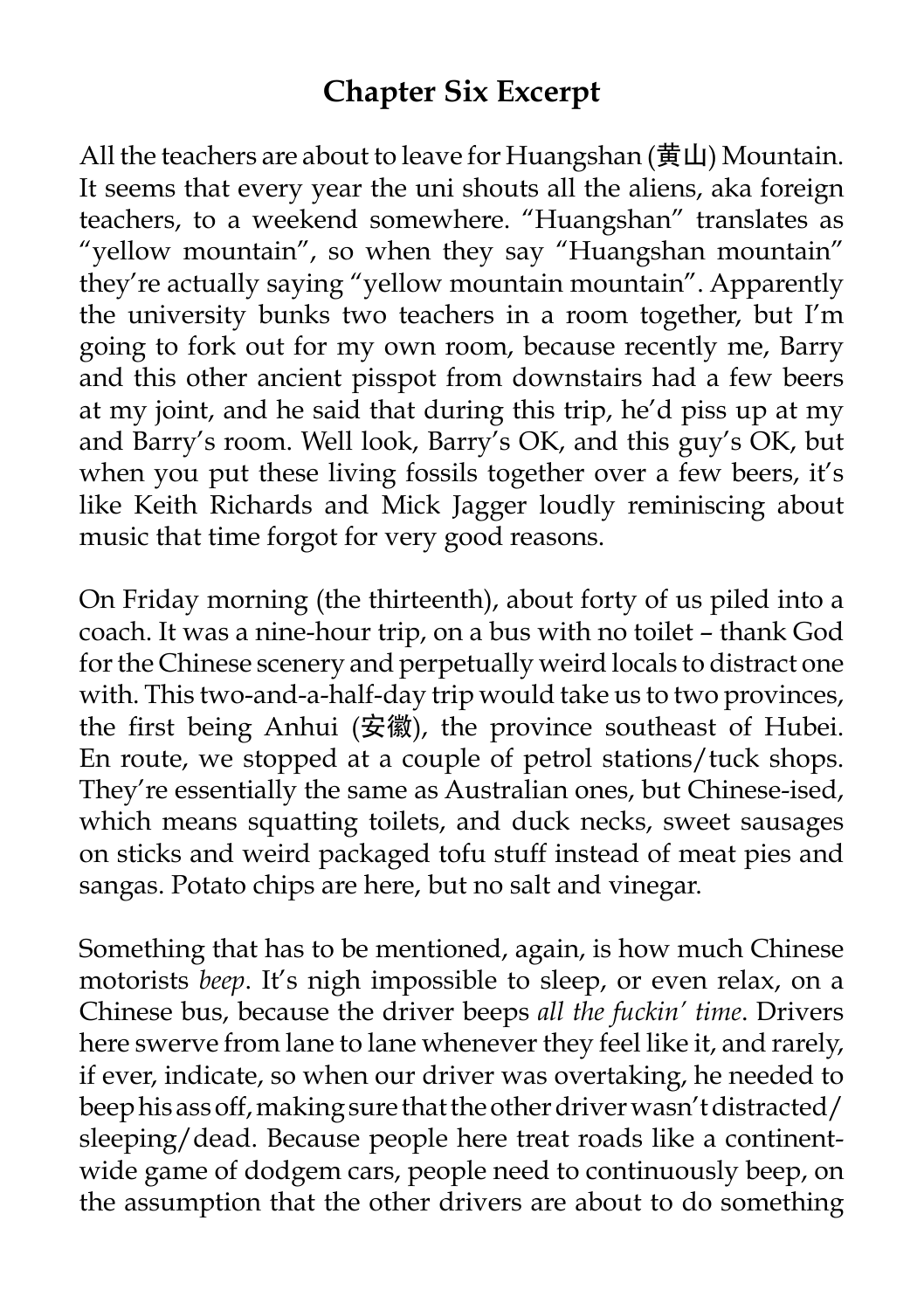unexpected. This made the nine-hour trip, shall I say, idiosyncratic [*this is how they drive everywhere, from alleys to highways (they also tailgate regularly, at any speed). If this doesn't sound good to you, get a train instead*].

We got to the hotel about eleven pm. Nothing flash, but comfortable. We then went out to chow, but everywhere was shut except for the Huangshan version of snack street (ie street food). This was wonderfully surreal…a street full of seats, tables, and rows of carts and stalls selling dozens and dozens of BBQ'd skewers…being out here with a bunch of other foreigners, surrounded by loud and drunk locals who spasmodically looked, laughed and cheered at us, at nearly midnight in the Chinese version of woop woop, was just brain-alteringly weird. There's just no way to fight this level of weirdness – you have to become Zen with it.

On the way back to the hotel, the tour guide said see you all at five am. We asked her politely to fuck off, so we agreed on six-thirty instead.

Next day, we had a Chinese brekkie (boiled eggs, steamed buns, seaweed 'n' noodles. Good stuff). Something that we were warned about, but I didn't comprehend, was that there was apparently a "three hour queue" waiting for us. A three-hour queue? Codswallop, I thought. But, alas, we got to this joint around eight am to see that the majority of the universe had gotten there before us. Huangshan is not just a mountain, it's a mountain range – a hundred and fifty-four square kilometres – so the queue was for just one of the cable cars in the area, the Taiping  $(\overline{\mathbf{x}}, \overline{\mathbf{F}})$  one.

Me, Brian and Jennifer looked at the queue, about fifteen people thick and a few hundred long, and said screw that. We told our coordinators that we'd go walkies around the bush instead, and they told us to come back in three hours, they'd keep our place in line. Sweeeeeet, we thought (also "suckers"). So we went a-wandering, and I'm infinitely glad we did.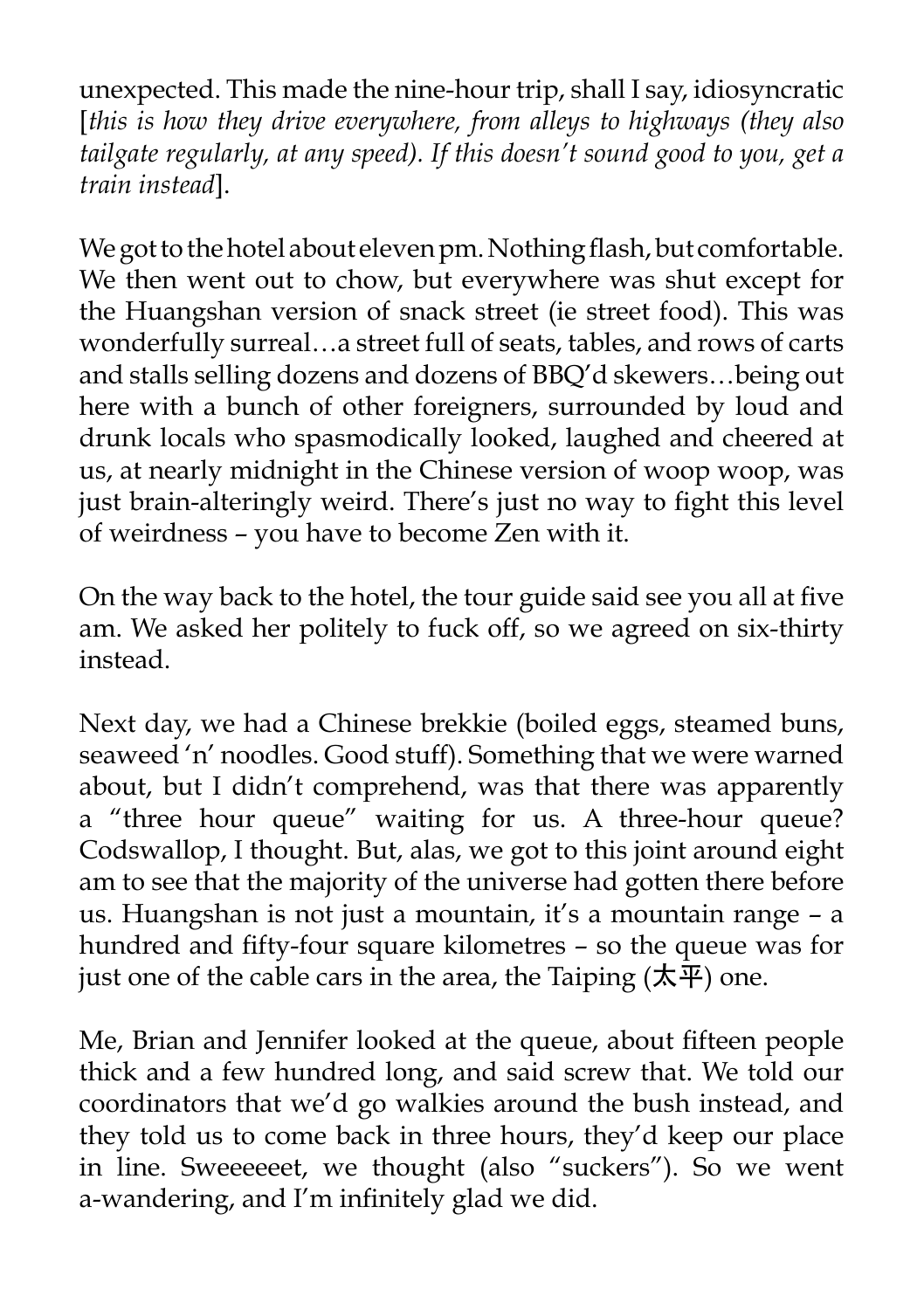Here's why.

The Chinese version of a holiday seems to be vastly different to the western one. When we go on holiday, we generally like less crowded places to relax and unwind – that's pretty well the point. The Chinese, in contrast, go from one place with billions of people to another place with billions of people. As an article I read recently put it, the Chinese attitude is that if there's *not* a billion people there, they don't think it's a good place to go. Whole busloads go to these places, and only differentiate from each other by holding flags and/or having the whole group wearing a brightly coloured cap.

Instead, me, Brian and Jennifer walked down a bush path, and found beautiful bush, vastly different to the bush in Australia, with almost no-one around us for nearly an hour. There was tons of bamboo, many different species of tree and shrub, and I saw and heard birds that I'd never seen or heard before. One thing we found was stunning – a Buddhist ceremony in action, the worshippers praying before a large rock with a coloured painting/ engraving of Buddha. On one side of this was a green-tinted pool, and overlooking the whole scene was a small, simple pagoda sitting on a rocky outcrop. It was astonishing – pure, unrefined China, with none of the west in sight, seemingly oblivious and uncaring of the ocean of people just a hundred or so metres above them.

## | 鸭 |

Eventually, we got piled into a cable car that went straight up – and I mean, *straight up*, like, almost vertical in some places. And I must say, as ludicrous as the queue was, what they were queuing up for was *jaw dropping*.

The scale of this mountain range – even the small part of it we saw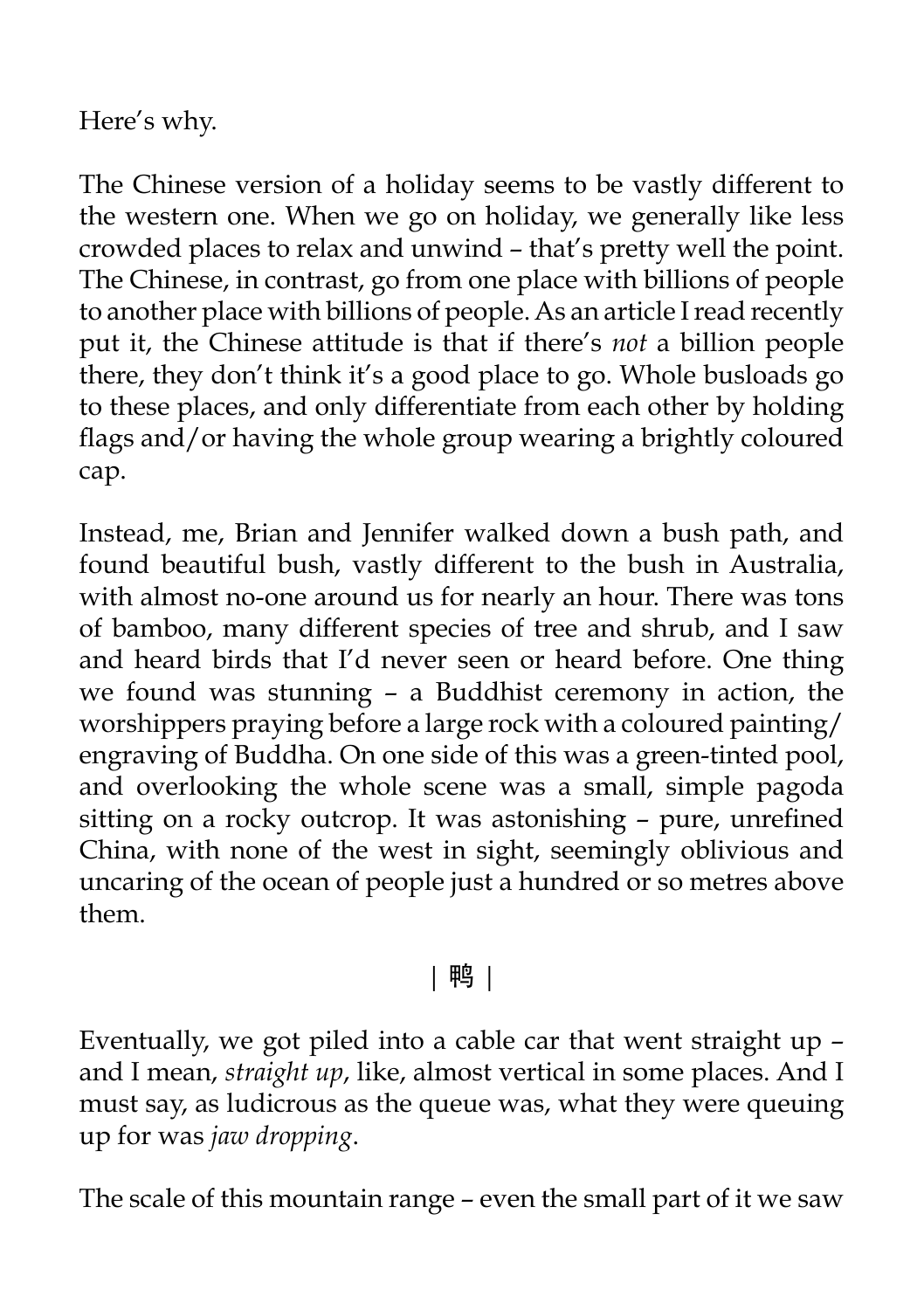– is eye-poppingly *massive*. I'm not scared of heights (something I'm *really* grateful for), but a couple of times on this thirteenminute trip, even I had sweaty palms (probably because I was looking straight down, something that I love doing). The scale is just gargantuan – at a few points, it must have been around a kilometre's drop into the V-shaped valley…we were going straight up between two massive mountains, which were alien compared to anything in Australia, their grey monolithic faces blending with the currently grey, pre-drizzle sky. Two of the other foreigners sat on the floor, head between their knees, saying "tell us when we're there". The car was *clearly* crowded beyond capacity, but since it'd been going up and down the mountain non-stop since five am, statistically, I figured I was safe.

We got to the top, my eyes all but popping out from the visual excitement of the last quarter hour, and then, for an hour or so, we walked around with a view of the vast mountain range around us. Some parts were positively dangerous – in some paths, the steps were extremely steep, with only a thin, lacquered wooden handrail separating you from a sheer drop of about half a kilometre (a few foreigners chickened out). The geography is incredible…*massive* rock hillsides with almost vertical strata. Their configuration and scale seemed almost unreal – absolutely titanic, in every direction. The weather was fantastic – not sunny, and, slowly, clouds started forming. As clichéd as it might sound, Huangshan is probably one of the most amazing places I'll ever see…I wish there'd been less people there, but, well…[*remember, this was during a national holiday. This is extremely important to note, because the national holidays are when, essentially, a billion people go sightseeing at the same time*].

Lining up for the cable car back, the amount of pushing, shoving, yelling, running and squeezing was perplexing. Although a certain amount of shoving might be necessary with a population this big, I just found their seeming approach of let's-have-one-hundredpercent-chaos-and-see-what-happens mystifying. Sometimes I just watch people here, and I can't fathom why they're doing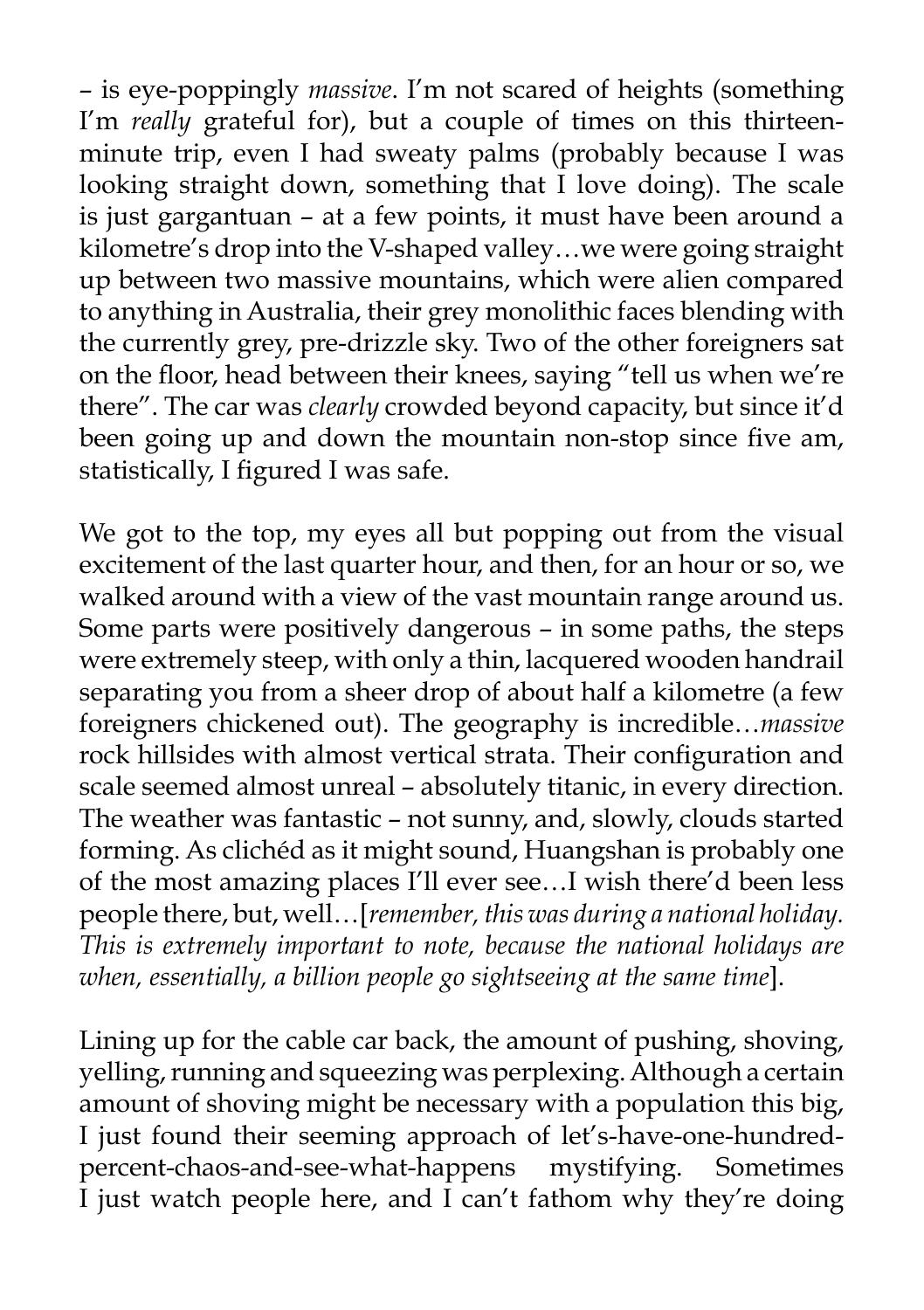things in certain ways, when a better way might be staring them in the face [*this manifests in a plethora of ways – ask me over a beer*].

| 鸡 |

The next day, we went to see an "authentic" Chinese tea ceremony. This was a great example of the Chinese holiday-making ethos of go somewhere/see something/buy a bit of it/leave. We piled into this little room, and watched two girls doing the whole tea ceremony shemozzle. It was clearly tourist-oriented, but enjoyable. Afterwards, we were persuaded to buy some tea. One of the girls was packing little metal containers of tea, and it seems that to correctly pack a container of tea, you need to smash the shit out of it on a big metal lid. So while people were translating types of tea and negotiating prices, this girl was making a massive noise that no Chinse person in the room seemed to notice.

We then went southwest, into Jiangxi  $(II<sup>\d</sup>$  province, literally "river west". Here we went to two places, the first of which being Hongcun *(*宏村). It was a 300-year old Confucianism school, largely turned into a peddler's market. This place is apparently famous now because a scene from *Crouching Tiger, Hidden Dragon* was filmed here. There's an apparently 300-year old classroom with a drawing of Confucius on an altar in the back, which is way cool, even if it *is* a remake.

Back on the bus, one of our Chinese coordinators showed us that she'd bought the same thing as one of the foreign teachers. The Chinese paid ten *kuai*; the foreigner sixty. The last stop was Jingdezhen (景德镇) – reportedly, China, as in Chinese porcelain, originated, or at least flourished, here, and even today it's obvious that this city's economy is run by it. We wandered around, then had an early dinner at some place which had a really good fish curry. Being in central China, I generally avoid seafood, cuz eating anything from the Yangtze River doesn't seem like a good idea. Oh, Chinese for the Yangtze is *chang jiang* (长江), which simply